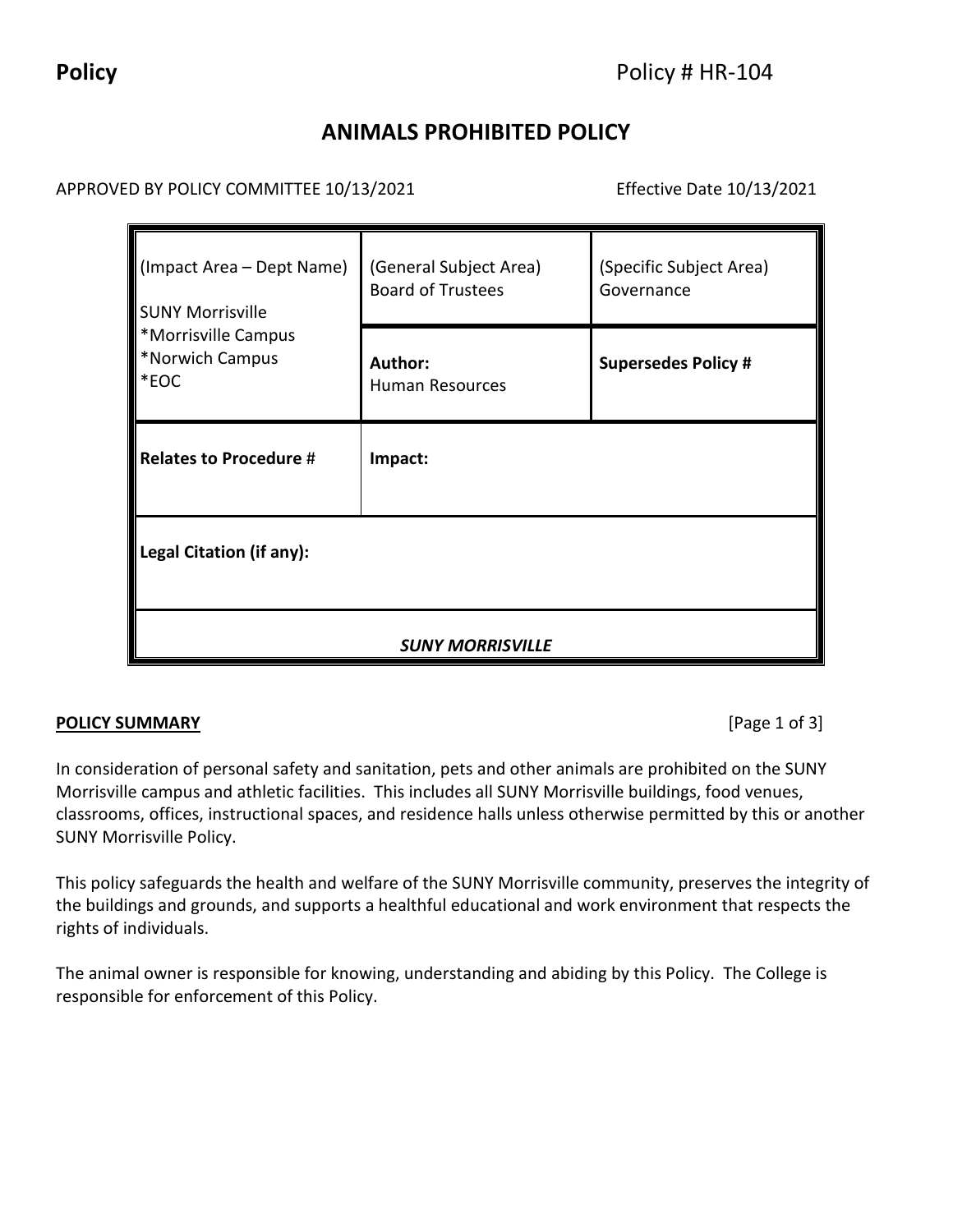### **POLICY STATEMENT**

New York State Code CRR-NY 300-3.1 (k) states: No person shall introduce or possess any animals within a State facility except for service animals and police and fire dogs under the control of their handler, without authorization from the commissioner. No person shall abandon an animal on State property.

The following types of animals are permitted on SUNY Morrisville property, including college buildings, athletic facilities, and outdoor events, when necessary and appropriate:

- a. Service animals, as defined by the Americans with Disabilities Act;
- b. Assistance, emotional support or therapy animals, when determined by the Accessibility Services Office to constitute a reasonable accommodation for an individual's documented disability;
- c. Animals used by law enforcement or emergency personnel in the exercise of their official duties;
- d. Animals used for research in compliance with all applicable laws, regulations and other college policies, and teaching activities that are part of an approved curriculum; and
- e. Short term visits of animals under the control of a qualified handler, when such visits are not in conflict with, and advance the educational mission of the college; and do not infringe upon, delay, or conflict with the normal operation of the campus; by special permission only, and with proper insurance and permitting. Contact Human Resources with questions.

Confinement of any animal, including service and companion animals, in a motor vehicle is a violation of New York State law. Animals found to be confined in a motor vehicle parked on campus property may be removed and placed with a local animal control agency.

### **Applicability**

This Policy applies to all members of the SUNY Morrisville community including, but not limited to, employees, students, visitors and contractors who utilize, visit or work on the main campus, or any other physical location for which SUNY Morrisville is responsible.

### **Definitions**

NYS Code: 9 CRR-NY 300-1.2 (e)(o)

### **Disability:**

- a. a physical, mental or medical impairment resulting from anatomical, physiological, genetic or neurological conditions which prevents the exercise of a normal bodily function or its demonstrable by medically accepted clinical or laboratory diagnostic techniques;
- b. a record of such impairment; or
- c. a condition regarded by others as such an impairment.

**Service Animal:** Any guide dog, signal dog, or other animal individually trained to do work or perform task for the benefit of an individual with a disability.